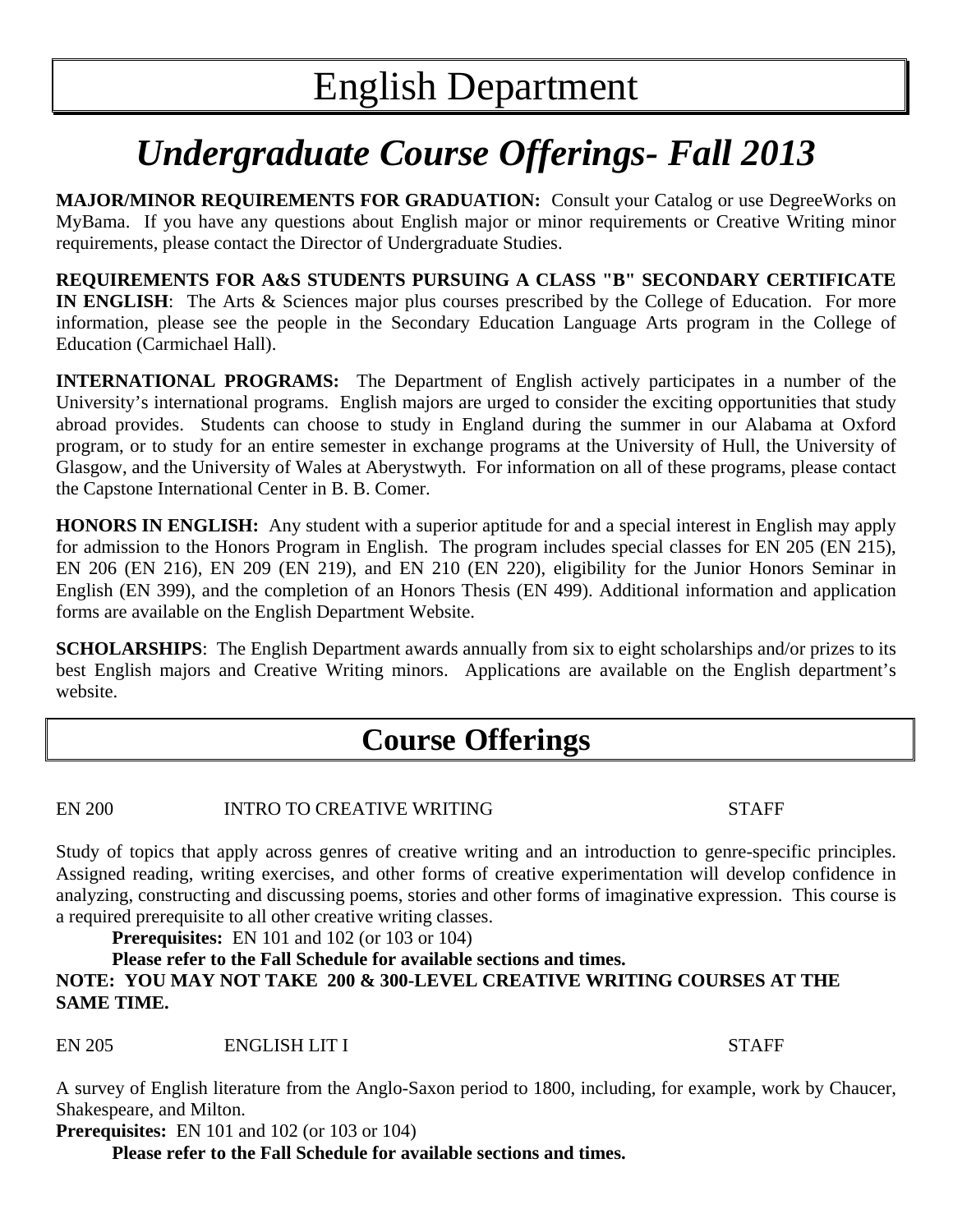Coleridge, Dickens, Eliot and Yeats. **Prerequisites:** EN 101 and 102 (or 103 or 104) **Please refer to the Fall Schedule for available sections and times.**  EN 207 WORLD LIT I STAFF Survey of World Literature from the Classical Period to the Renaissance. **Prerequisites:** EN 101 and 102 (or 103 or 104) **Please refer to the Fall Schedule for available sections and times.**  EN 208 WORLD LIT II STAFF Survey of World Literature from the Enlightenment to the Modern Period. **Prerequisites:** EN 101 and 102 (or 103 or104) **Please refer to the Fall Schedule for available sections and times.**  EN 209 AMERICAN LIT I STAFF Survey of American literature from its beginnings to 1865, including, for example, work by Poe, Thoreau, Emerson, Melville, and Whitman. **Prerequisites:** EN 101 and 102 (or 103 or 104) **Please refer to the Fall Schedule for available sections and times.**  EN 210 AMERICAN LIT II STAFF Survey of American literature from 1865 to the present, including, for example, work by Twain, Dickinson, Hemingway, Faulkner and Morrison. **Prerequisites:** EN 101 and 102 (or 103 or 104) **Please refer to the Fall Schedule for available sections and times.**  EN 215 HONORS ENGLISH LIT I STAFF Honors section of EN 205. **Please refer to the Fall Schedule for available sections and times.** 

A survey of English literature from 1800 to the present, including, for example, work by Wordsworth,

Honors section of EN 219.

**Please refer to the Fall Schedule for available sections and times.** 

| EN 249-001 | AFRICAN-AMERICAN LIT | MW $3:00 - 4:15$ pm Manora |  |
|------------|----------------------|----------------------------|--|
| EN 249-002 | AFRICAN-AMERICAN LIT | MW 4:30 - 5:45pm Manora    |  |

EN 219 HONORS AMERICAN LIT I STAFF

### EN 206 ENGLISH LIT II STAFF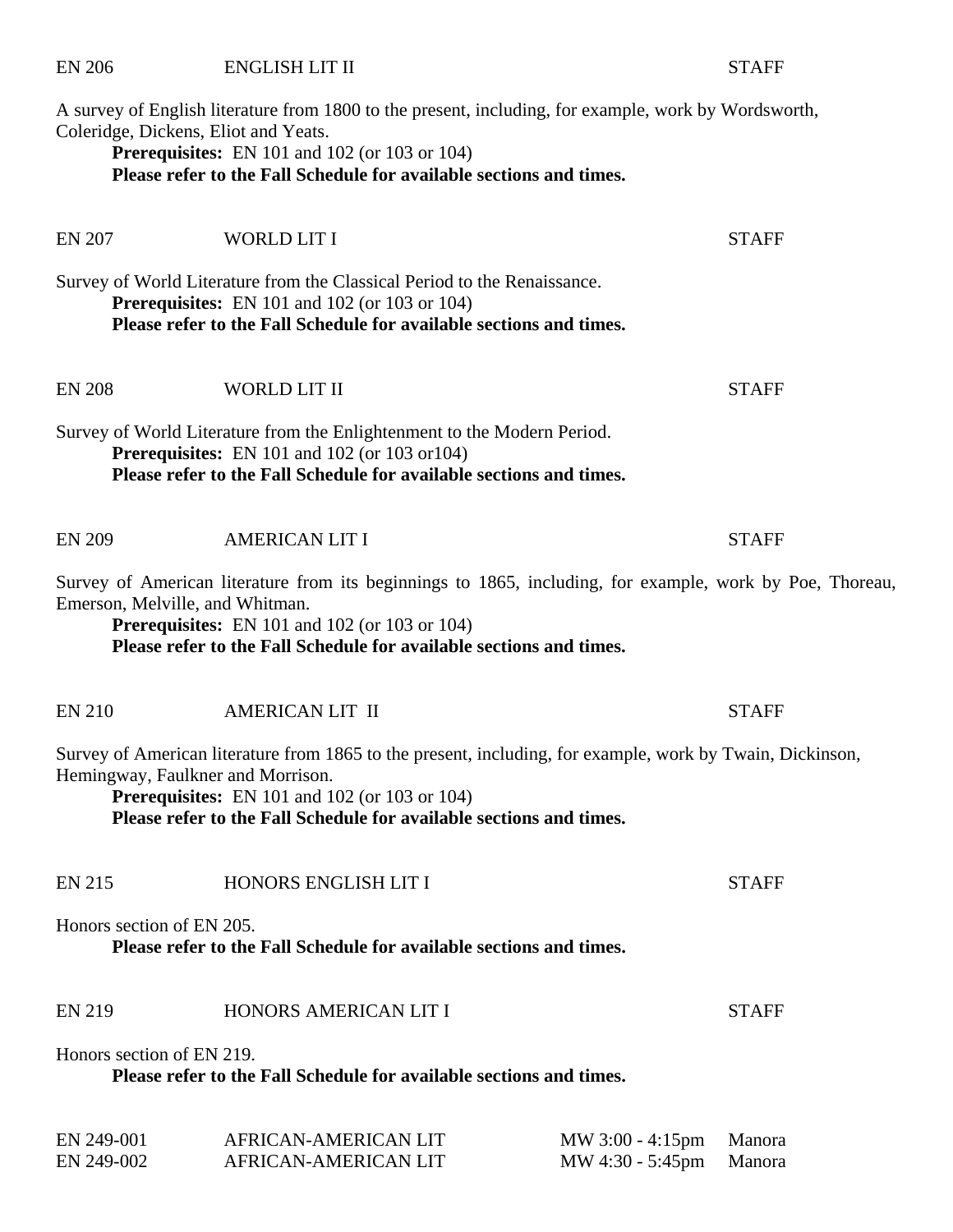| EN 249-003 | AFRICAN-AMERICAN LIT | TR 11:00 - 12:15pm Dente            |  |
|------------|----------------------|-------------------------------------|--|
| EN 249-004 | AFRICAN-AMERICAN LIT | $TR 12:30 - 1:45 \text{pm}$ Johnson |  |
| EN 249-005 | AFRICAN-AMERICAN LIT | $TR$ 2:00 - 3:15pm Johnson          |  |

This course is designed as an introductory survey of texts and discourses within the African American literary tradition. As we explore critical works within this tradition, from slavery through the contemporary period, we will frame our close textual readings and literary analyses within the context of critical movements in social, cultural, and literary history.

**Prerequisites:** EN 101 and 102 (or 103 or 104)

#### EN 300-001 INTRO TO ENGLISH STUDIES TR 12:30 - 1:45pm Pionke

This course seeks to acquaint students majoring in English, as well as non-English majors interested in further developing their reading, writing and analytical skills, with the tools, techniques and critical attitude necessary for in-depth literary study. Our collective approach to the study of literature will focus on close, rather than voluminous, reading and careful analysis in the form of papers and others writing assignments. We will touch on research techniques and the varieties of literary criticism, but will concentrate most of our attention on mastering the vocabulary and techniques of textual analysis. We will also read some fascinating and provocative works, including Collins's *The Woman in White*, Hwang's *M. Butterfly*, and Valdez's *Los Vendidos*.

| EN 301-001 | <b>PROSE TOUR</b> | MW $4:30 - 5:45$ pm         | Wells         |
|------------|-------------------|-----------------------------|---------------|
| EN 301-002 | <b>PROSE TOUR</b> | $TR$ 2:00 - 3:15pm          | Houser        |
| EN 301-003 | <b>PROSE TOUR</b> | $M = 2:00 - 4:30 \text{pm}$ | <b>Thomas</b> |
| EN 301-004 | <b>PROSE TOUR</b> | TR 11:00 - 12:15pm          | Grass         |
| EN 301-005 | <b>PROSE TOUR</b> | TR 9:30 - 10:45am           | Agnone        |

Close study of the basic principles for composing creative prose. Reading and assigned writing experiments in a broad range of prose strategies. Required of all creative writing minors.

### **Prerequisite:** EN 200 **(This prerequisite is never waived).**

| EN 303-001 | POETRY TOUR | $TR$ 11:00 - 12:15pm             | Kruse         |
|------------|-------------|----------------------------------|---------------|
| EN 303-002 | POETRY TOUR | $TR \quad 3:30 - 4:45 \text{pm}$ | <b>Chisum</b> |
| EN 303-003 | POETRY TOUR | MW $4:30 - 5:45 \text{pm}$       | Abidi         |
| EN 303-004 | POETRY TOUR | MW $3:00 - 4:15 \text{pm}$       | Kochman       |

Close study of basic principles for composing poetry. Reading and assigned writing experiments in a broad range of poetic styles. Required of all creative writing minors.

**Prerequisite:** EN 200 **(This prerequisite is never waived).** 

| EN 309-001 | ADVANCED EXPOSITORY WRITING TR 12:30 - 1:45pm | Wood |
|------------|-----------------------------------------------|------|
|            |                                               |      |

English 309, an advanced writing workshop, aims to help student writers who want additional expository writing instruction after English 101 and 102. Class members will analyze their writing strengths and weaknesses, set goals for improving their writing and work on practical writing assignments depending partly on their majors or fields of interest. Students will study and practice advanced techniques of effective expository prose, including explanation, logic and persuasion, analysis, evaluation, and stylistic sophistication.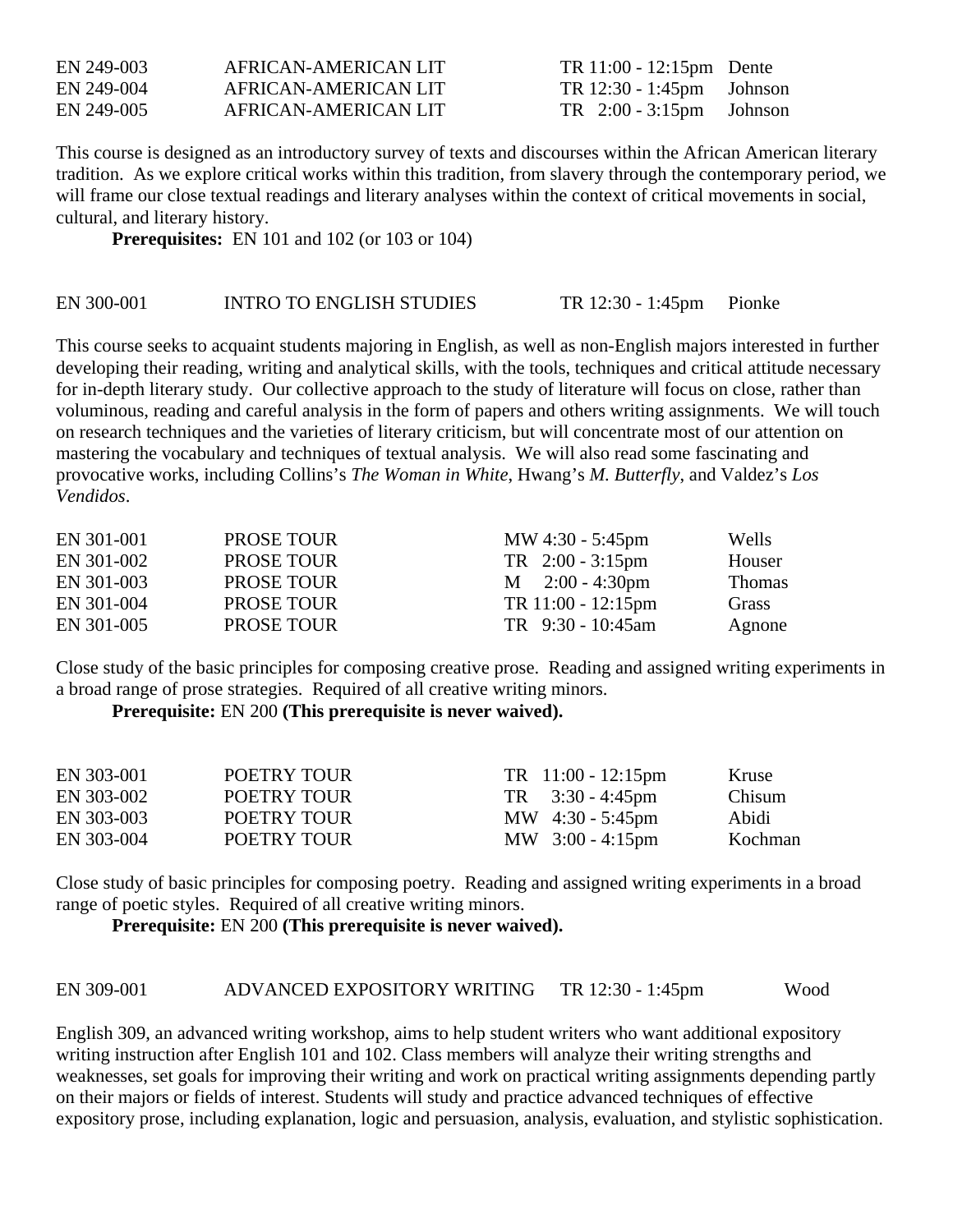#### **Writing in the Professional Enviornment**

English 310 is a special topics course focused on writing in the professional environment. It is designed for advanced students interested in developing their professional written communication skills. This course prepares students to compose and present work in modes, both verbal and visual, expected in professional environments including letters, memos, resumes, business plans, visual analysis and production, and verbal skills including interviewing and presentations. Students will also practice composing processes, research relevant professional questions and practice professional problem-solving in written communications. As an integral part of these activities, we will examine the rhetorical nature of professional discourse in addressing diverse audiences, sometimes with multiple purposes.

#### EN 310-002 SPECIAL TOPICS IN WRITING TR 11:00am - 12:15pm Oliu

#### **Slash Pine Internship**

Students in the Slash Pine internship will design and publish poetry chapbooks and plan innovative arts and literary events. Students will document and write about these experiences, as well as produce reviews of chapbooks to be published on our website. Students will work together on all projects, taking ownership of the process, and using all their skills and talents to ensure the success of their projects. The work is intensive and demanding but also brings the reward of having conceived, designed, and executed projects that live in the real world -- books that are marketed and sold, and community arts events that include people outside the university.

Registration in the Slash Pine internship is by permission only. Contact Patti White, Director of Slash Pine Press, for information and permission: patti.white@ua.edu.

EN 310-003 SPECIAL TOPICS IN WRITING TR 2:00 - 3:15pm Weiland

Students will participate in the creation of content and images for the Department of English newsletter, The Chambered Nautilus, and in research and presentation methods for University programs, English major alumni, and departmental activities.

EN 311-001 SPECIAL TOPICS IN LITERATURE TR 11:00am - 12:15pm Ulmer

#### **Classical Backgrounds**

A study of Classical texts which have notably influenced English literature: Homer's epics, Greek tragedy, and Virgil's *Aeneid*.

### EN 311-002 SPECIAL TOPICS IN LITERATURE TR 11:00am - 12:15pm Drozd

#### **Dostoevsky**

Introduction to the life and works of Fyodor Dostoevsky. In this course we cover Dostoevsky's biography in some depth and we read most of his novels as well as several of his stories. We also cover some of Dostoevsky€'s critical and publicistic work. The novels read include: *Poor Folk*, *Notes from Underground*, *Crime and Punishment*, *The Idiot*, *The Devils* (aka *The Possessed*), and *The Brothers Karamazov*. All works are read in English translation. No knowledge of Russian is required for this course.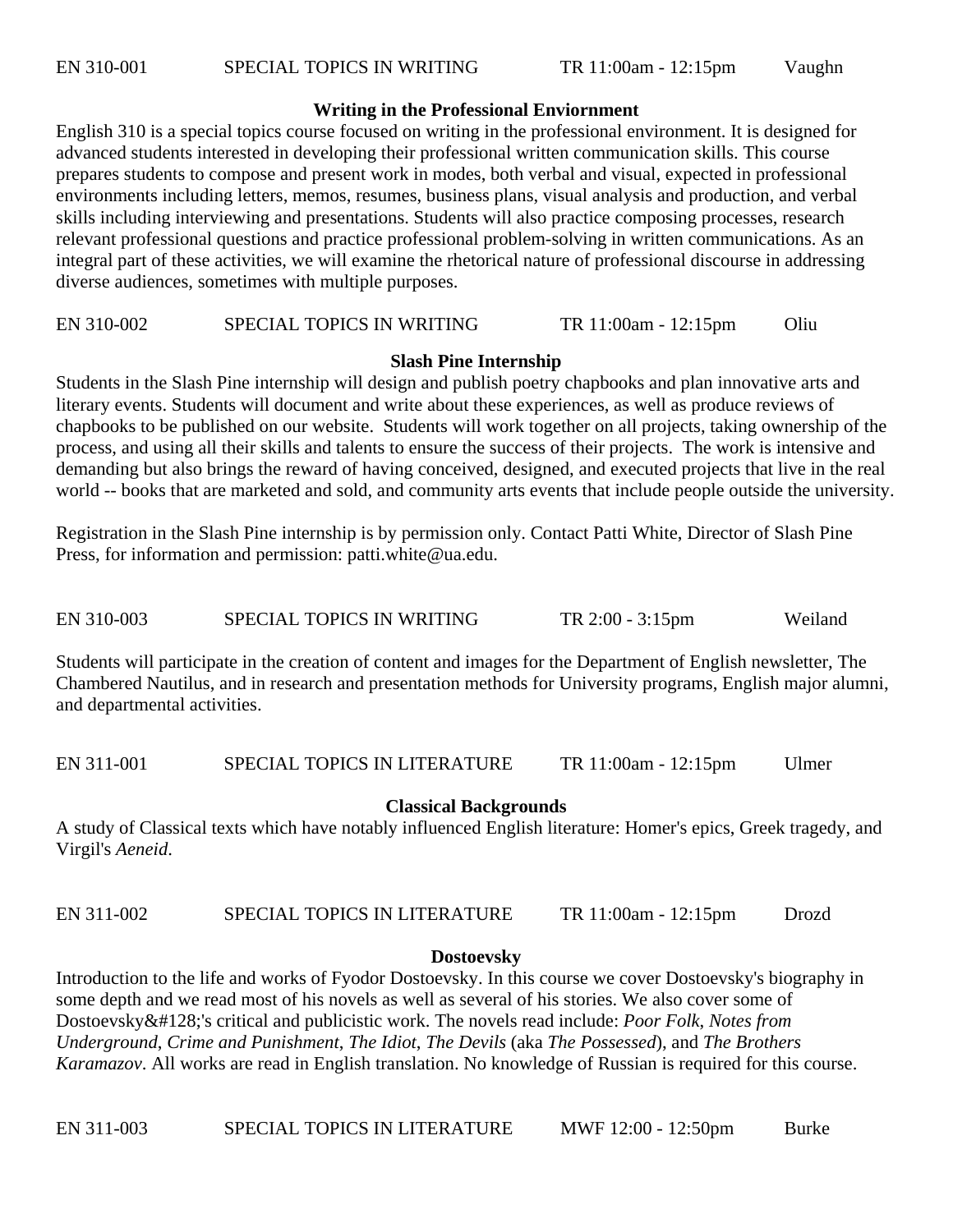The uses of the Bible in English and American literature is, obviously, a vast and varied topic; in fact, far too vast and varied for a single course. So the question about this course has to be, what will be its focus ? We will try to examine a few of the more interesting uses of the Bible under three different headings. We will likely begin with the use of Christ figures, most likely as they are treated in Herman Melville, William Faulkner, and Flannery O'Connor. We would then go on to examine contrasting uses of the story of King David and his son Absalom, first in Dryden and then in Faulkner. We would then proceed to a consideration of creative rewritings of the Bible in Milton and Blake. We will likely finish with *Moby Dick*, Melville's own rewriting of Milton and the Bible. Students should expect judiciously spaced reading quizzes, two out-of-class papers, and a final exam.

EN 311-004 SPECIAL TOPICS IN LITERATURE Tuesday 3:00 - 5.30pm Godorecci

#### **Film & Literature**

The aim of this course is to study and compare specific trends in literature and in film making. Fellini, Antonioni, Bertolucci, Bellocchio, Radford, and Tornatore will be studied together with Pirandello, Sartre, Camus, Joyce, and Calvino.

Discussions on writing and filming will accompany our readings. The existential and the decadent hero will be the focus of the course. Both these topics are rooted in the aesthetics of the late 1800's and on great part of the philosophical and theoretical attitudes of the 20th century.

We will view the films and read the books while keeping in mind the broader cultural background and the "language(s)" in which they were written.

EN 317-001 WRITING CENTER PRACTICUM TR 9:30 - 10:45am Niiler

This writing-intensive course will formally prepare you to work as a writing consultant in a university-level Writing Center. Activities will include readings, discussions, reflection/response/critical essays, journaling, role-playing, observations, action research, and (possibly) tours of area Writing Centers. You will also have the opportunity to work under supervision in the University of Alabama Writing Center. If you successfully complete this course, you will be eligible to compete for a position on the UAWC staff for additional academic credit in future semesters. No more than three hours of Writing Center coursework can count toward an English major or minor.

| EN 319-001 | <b>TECHNICAL WRITING</b> |     | MWF 9:00 - 9:50am    | <b>Stevens</b> |
|------------|--------------------------|-----|----------------------|----------------|
| EN 319-002 | <b>TECHNICAL WRITING</b> |     | MWF 10:00 - 10:50am  | <b>Stevens</b> |
| EN 319-003 | <b>TECHNICAL WRITING</b> |     | $TR$ 11:00 - 12:15pm | Robinson       |
| EN 319-004 | <b>TECHNICAL WRITING</b> |     | MWF 11:00 - 11:50am  | Hodo           |
| EN 319-005 | <b>TECHNICAL WRITING</b> |     | MWF 12:00 - 12:50am  | Hodo           |
| EN 319-006 | <b>TECHNICAL WRITING</b> | TR  | $3:30 - 4:45$ pm     | Lyons-Burns    |
| EN 319-007 | <b>TECHNICAL WRITING</b> | TR. | $9:30 - 10:45$ pm    | Robinson       |

Focuses on principles and practices of technical writing, including audience analysis, organization and planning, information design and style, usability testing, and collaborative writing. Special emphasis will be placed on composing instructions, various kinds of reporting such as investigative and feasibility studies, document design for technical presentations, proposals and collaborative composition.

**Prerequisites:** EN 101 and EN 102 (or equivalent) and junior standing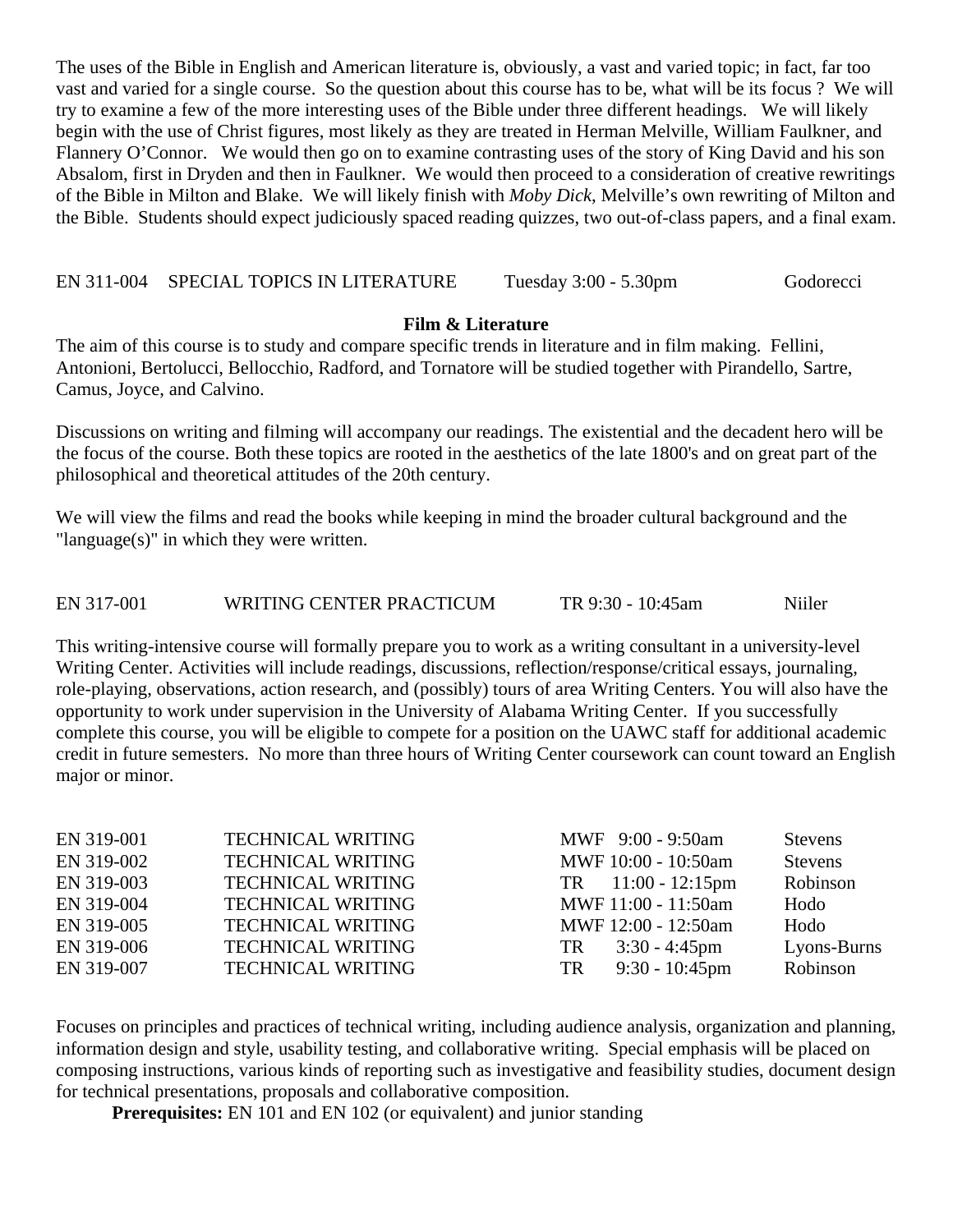| EN 320-001 | <b>INTRO TO LINGUISTICS</b> |
|------------|-----------------------------|
| EN 320-002 | INTRO TO LINGUISTICS        |

TR 9:30am - 10:45pm Nelson TR 11:00am - 12:15pm Bailey

Introduction to the study of language, including subjects such as language acquisition, variation, and origins. The system of sounds, syntax, and meaning are illustrated in English and other languages.

EN 321-001 LINGUISTIC APPROACH TO ENGLISH GRAMMAR TR 2:00 - 3:15PM Popova

A study of English grammar integrating principles from linguistic theory with structural approaches to grammar. The course includes a focus on the expectations of grammatical usage in different contexts and an understanding of how to apply this knowledge in a pedagogical setting.

EN 330-001 CHAUCER AND MEDIEVAL LIT TR 12:30 - 1:45pm Merritt

Examines works of the Old and Middle English Periods, the formative years of British literature. Works from pre-conquest England may include Beowulf, Bede's History of the English Church, and poems from the Exeter and Vercelli manuscripts. The major works from the fourteenth and fifteenth centuries may include Sir Gawain and the Green Knight, William Langland's Piers Plowman, John Gower's Confessio Amantis, and Chaucer's Troilus and Criseyde and Canterbury Tales.

EN 333-001 SHAKESPEARE MWF 12:00pm - 12:50pm Whitver

Introduction to Shakespeare's plays. Various aspects of Elizabethan life and customs; philosophy and politics; history and psychology are also examined as they relate to the drama.

EN 333-002 SHAKESPEARE TR 2:00 - 3:15PM Drouin

Through lectures and a screening of Shakespeare in Love, this class begins with an introduction to the early modern historical and cultural context in which Shakespeare's plays were written and performed. Following the generic divisions laid out by the editors of Shakespeare's First Folio, students then examine a comedy (*Twelfth Night*), history (*Henry V*), and tragedy (*King Lear*), before turning to what critics now classify as a problem play (*Measure for Measure*). In the latter part of the course, students evaluate contemporary issues within Shakespeare studies, particularly feminism (*The Taming of the Shrew*) and postcolonialism (*The Tempest*). The course ends with what may be Shakespeare's most famous play (*Hamlet*). Throughout the course, students view excerpts from various film versions of the plays in order to discern how performance may influence textual interpretation.

#### **Poetry of Faith and Love**

Over the course of the semester, we will read and consider some of the greatest shorter works of poetry written in seventeenth-century England, with a focus on how these works consider and interrogate the concepts of faith and love. Poets include Jonson, Donne, Herrick, Herbert, Vaughn and Marvell. In addition, we will read a few modern considerations of the same concepts (Gaiman and Pratchett's *Good Omens*, for example) and discuss how they have shifted since 1660.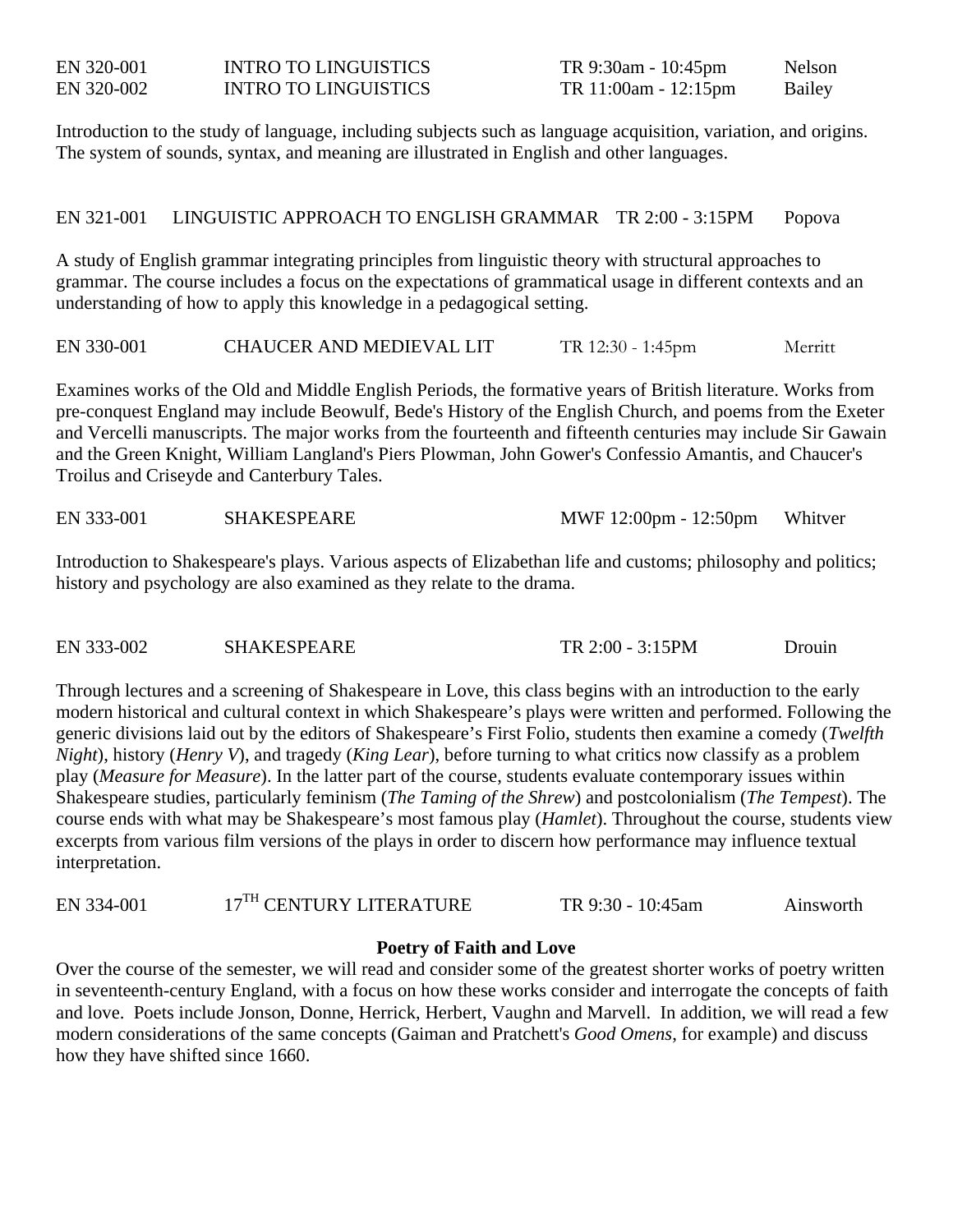This version of EN 343 will look at the way the eighteenth- and nineteenth-century novel developed as a genre through which writers could imagine remarkable events that allowed readers to participate in new, exciting experiences far removed from their everyday lives. More than just being money makers, novels of adventure allowed writers to explore concepts of national, racial, and sexual identity by putting their characters in unusual and unexpected places. This course will be interested in comparing novels of male and female adventure, of foreign and domestic adventure, and of adventures in the past and the present. By using the theme of adventure, the course will help students understand the development of the novel as a genre during its first 200 hundred years.

EN 348-001 ROMANTIC LITERATURE TR 12:30 - 1:45pm Tedeschi

#### **British Romantic Literature**

This course provides a survey of literature written during the British Romantic period (roughly 1789-1832), a time of intense debate and turmoil over issues such as the rights of man and woman, the French Revolution, and the reform of Parliament. The survey includes an overview of work in several genres, including poetry, the novel, and nonfiction prose; introduces many of the period's most influential authors, including Blake, Coleridge, Wordsworth, Byron, Mary and Percy Shelley, and Keats; and provides an introduction to the authors' social, political, and intellectual contexts. Among the recurring themes of the period will be the authors' political views, relations to the reading public, and conceptions of man's relation to nature.

EN 350-001 TOPICS IN AFRICAN-AMERICAN LIT TR 8:00 - 9:15am Harris

#### **Langston Hughes and Zora Neale Hurston**

This course will focus on two writers, Langston Hughes and Zora Neale Hurston, in an exploration of a variety of genres in African American literary creativity, including novels, short fiction, poetry, autobiography, drama, essay, and folklore. Hughes and Hurston also collaborated in editing a little magazine in the 1920s. Texts for the course will include *Not Without Laughter* (novel—Hughes), Jonah's *Gourd Vine* (novel—Hurston), *Spunk*: *The Selected Short Stories of Zora Neale Hurston*, *The Ways of White Folks* (short stories—Hughes), *The Selected Poems of Langston Hughes*, *The Big Sea* (autobiography—Hughes), *Dust Tracks on a Road* (autobiography—Hurston), *Tambourines to Glory* (play—Hughes), *Mule Bone* (play—Hughes and Hurston), and *Fire!!* (Hughes and Hurston). We will also use selections from *The Book of Negro Folklore* (Hughes) and *Mules and Men* (folklore—Hurston). Students will be expected to engage—actively and frequently—in class discussion. NOTE: This class meets at 8 a.m. Please do not register for it unless you are committed to attending and to being ON TIME. Three late arrivals will be equivalent to one absence. Three unexcused absences from the course will result in failure. With these understandings, I welcome all SERIOUS students to the class. It will be engaging, informative, and fun.

EN 362-001 TOPICS IN BRIT LIT 1900-1945 MW 3:00 - 4:15am McNaughton

A cross-genre survey of major literary figures, critical movements, historical events, and significant texts within the first half of the twentieth century in Britain. Authors may include Joseph Conrad, Bernard Shaw, W.B. Yeats, Virginia Woolf, James Joyce, Katherine Mansfield, and T.S. Eliot.

EN 366-001 TWENTIETH-CENTURY POETRY MW 3:00 - 4:15am White, H.

In this course we will read a selection of the most notable poets writing in English in the twentieth century. The purpose of this course is twofold: first, students will become familiar with poets and poems that have been particularly influential in contemporary poetry. This familiarity will be tested by exams requiring students to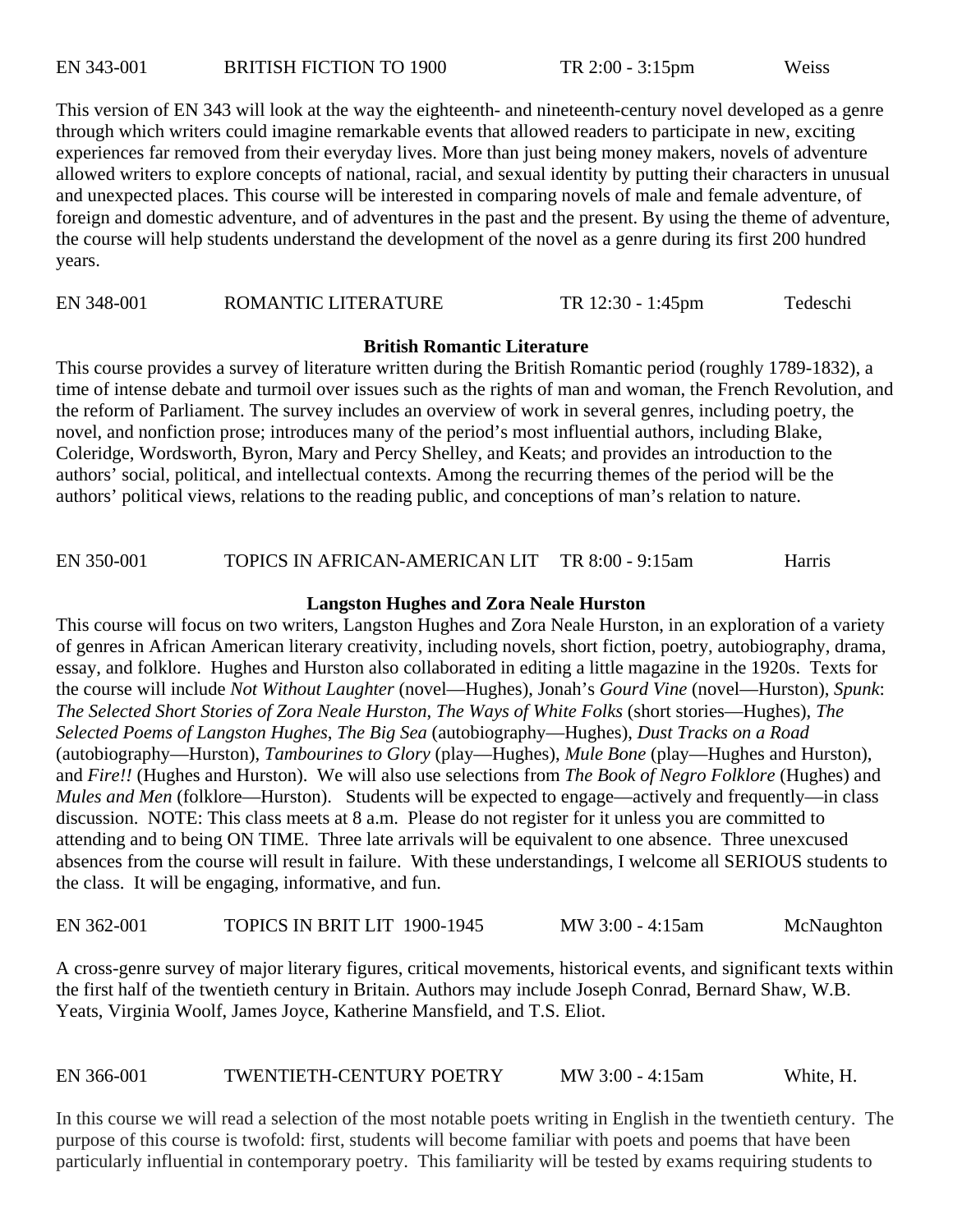identify passages from poems. Second, and more importantly, the course will focus on ways to help students understand and articulate their thoughts about complex poetry. To this end, students will write two papers.

#### EN 371-001 TRAGEDY TR 3:30 - 4:45pm Deutsch

#### **Tragedy in the American Tradition**

What is tragedy? How does society deal with large-scale catastrophes of a political, religious, idealistic, or organic nature? By giving up? By forging on? What makes a tragic hero or heroine? What is the relationship between tragedy and comedy? These are some of the issues we'll examine as we look at how an individual or a small group confronts the hostile forces of gods, fates, or even simply social conventions. While we'll start with plays that establish the modern tragic tradition, works by Euripides, Ibsen, and Beckett we'll swiftly move on to tragedies in the American tradition. For this, we'll take a look at plays that have shaped the American tragic landscape and apply the concept of tragedy to modern American fiction and poetry. For help, we'll turn to influential definitions and theories of tragedy, particularly those of Nietzsche, Schopenhauer, and Miller. Playwrights, novelists, and poets likely to be considered are Edward Albee, Amiri Baraka, Djuna Barnes, T. S. Eliot, Zora Neale Hurston, Arthur Miller, Eugene O'Neill, Philip Roth, and Tennessee Williams.

#### EN 408-001 ADV CREATIVE WRITING MWF 9:00 - 9:50am Oliu

#### **Writing About Tuscaloosa**

Let's face it. Tuscaloosa is a very strange place: it is large, it contains multitudes, it is slowly falling into the river. As a result of its oddness as well as its history it has become a topic of conversation for writers—folks like Barry Hannah, Margaret Atwood, & Maurice Manning have made their home here in Tuscaloosa & have tried their best to categorize what it is that makes this place so strange & compelling. Consider this a class on the folk history of Tuscaloosa: we will read works from authors who called Tuscaloosa home, go on some Tuscaloosa field trips, as well as create some of our own histories in an attempt to capture the Tuscaloosaness of it all.

EN 408-002 ADV CREATIVE WRITING TR 2:00 - 3:15pm Bowen

#### **Illness as Muse**

Multi-genre workshop and readings course. Readings center on works in which illness inspires creative output. Poets and fiction writers will submit their own creative portfolios for workshop critique. Potential reading list of authors includes D.A. Powell, Katrina Vandenberg, Raymond Carver, Denis Johnson, Susan Sontag.

| EN 408-003 | ADV CREATIVE WRITING | TR 9:30 - 10:45am | McSpadden |
|------------|----------------------|-------------------|-----------|
|------------|----------------------|-------------------|-----------|

### **Compressed Texts**

Flash. Micro. Sudden. Hint. Short-shorts. Postcard. Many names. One focus: worrying word count. In this class, we'll draft and then pare and pare and pare again. Particular attention will be paid to the way the short form makes use of characterization, conflict, structure, and imagery. We'll gaze at the shortened narrative arc and marvel at the rhythm of language as we compose stories, essays, and prose poems.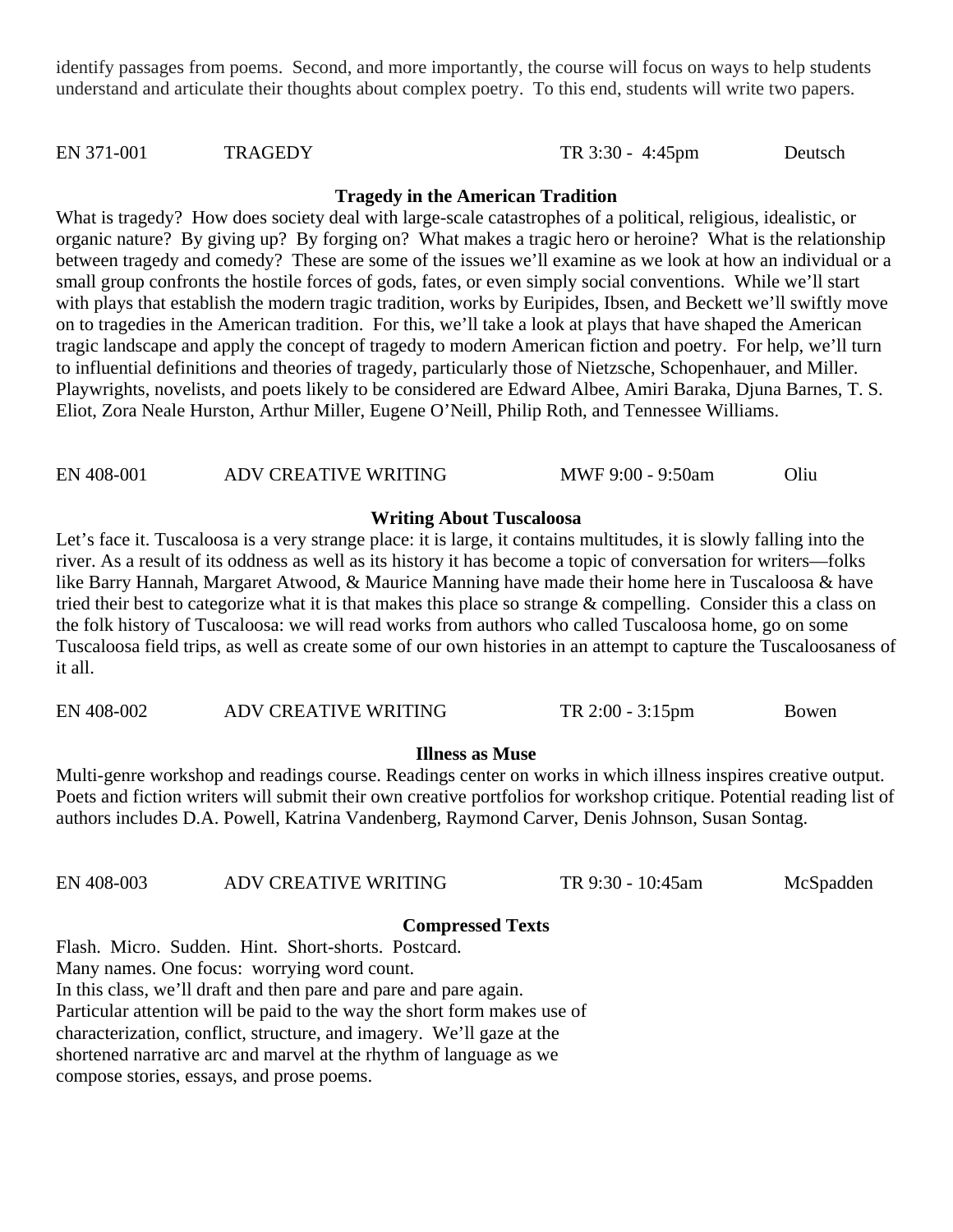#### **PASTORAL**

The pastoral: shepherds; creeks; sheep; love.

The interesting problem with the pastoral: the urbane artist who sings of the dewy glades knows little of the shepherd's sore back, the frog in the creek's manure-taint throat, the sheep's foot-rot, and love's Lovesick Blues. Think of the American pastoral tune factory: Nashville. Hick was hip when middle class folks were moving into suburban climes. Hank was meteoric when the ol' home place was breaking down. Now, what's become of popular American pastoral choral energies? Likely, today's cartoonish twang is shotgun-kissin'-cousin to agribusiness's 1,000-head factory farm.

We will consider two key local pastorals: *Eating Alabama* and selections from *Let Us Now Praise Famous Men*. We will consider two key local upendings of the pastoral: The Drive-By Truckers and the Delta blues.

We will consider two iconic American pastoral elegies: Wheatley's and Whitman's.

Ultimately, we will discuss the perils and potency alive in hickness: when one trains one's gaze on the great beyond.

Students will engage in a semester-long pastoral project: students will journey to the sticks via Google-maps and other backwater internet stalking means.

At semester's end, students will broadcast their hayseeds at a public reading.

OTHER WORKS CONSIDERED: 4 old; 3 new

selections from Hesiod

selections from Virgil

selections from Spenser

selections from Blake

Joyelle McSweeney's *Necropastoral* 

Carl Phillips' *Pastoral*

Maurice Mannings' *Bucolics*

Excellent caveat: On day one, we shall dine on genuine sheep cheese: BAAAAA/RTR.

EN 408-005 ADV CREATIVE WRITING TR 12:30 - 1:45pm Guthrie

#### **Humor in Poetry**

"Ours is an age in which Aristotle's ranking of tragedy as superior to comedy becomes more and more suspect. Like other contemporary artists, comic poets use humor as a device ideally suited to capture the absurdities, enormities, and pathos of modern life," says humorous poet Charles Harper Webb. This workshop will explore the presence of humor in modern and contemporary poetry, supplementing and enriching our poetic models and exercises with recent critical texts. Topics will include these among others: basic humor techniques—absurdity, exaggeration, irony, juxtaposition, puns, sarcasm, satire, etc.; the difference between light verse and "seriously funny" poems; André Breton's concept of "black humour," which reminds us of the pain and misery underlying what we laugh at, and how dark comedy helps us cope with our fears; humor as subversion—as method for expressing anger and rage; humor as method for opening discourse on taboo subjects; the similarities between poetry and stand-up comedy, with their mutual reliance on the "line" as a vehicle of expectation and surprise (is Louis C.K. a poet? I hope so!); humor as strategy in the live poetry reading. Students will produce original poems and occasional reading responses. Writers of all genres are welcome—your serious memoirs and fictions can become seriously funny poems, no kidding!

EN 408-006 ADV CREATIVE WRITING M 2:00 - 4:30pm Conner

#### **Writing about Food**

In this course, we'll read and write about food through various generic forms including the short story, poetry, food reviews, personal essays, magazine writing, and text/image. Students will turn in weekly writing experiments based on the required reading and eating, and in the second half of the semester students will focus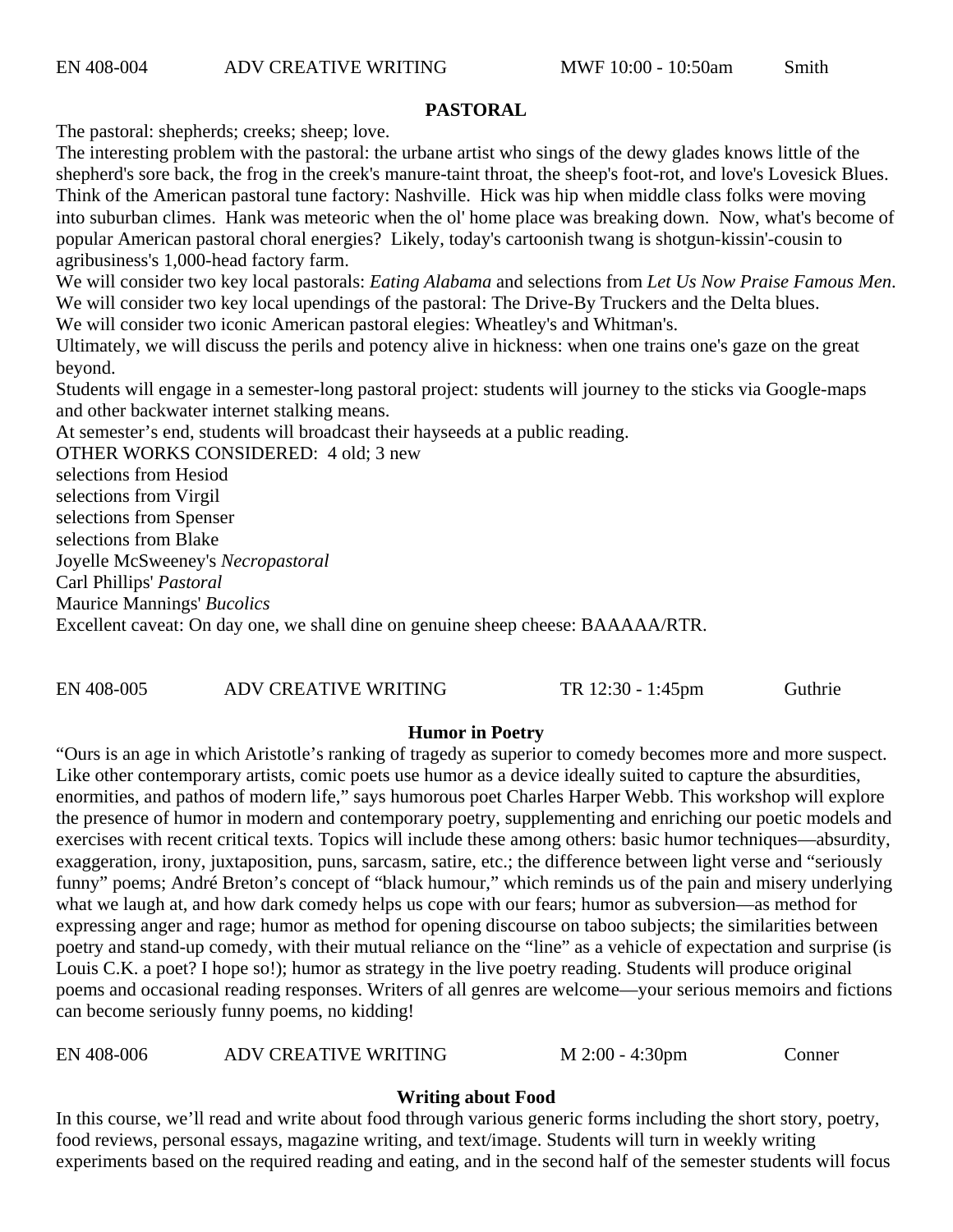on a longer food writing project. Possible texts include *Club of Angels* by Luís Fernando Veríssimo, The *Hungry Ear: Poems of Food and Drink* edited by Kevin Young, M.F.K. Fisher's *The Art of Eating*, and the journal *Lucky Peach* (McSweeney's), among others. Expect field trips and potlucks.

EN 408-007 ADV CREATIVE WRITING TR 2:00 - 3:15pm Dotson

#### **What the Flarf Did You Say?: A Semester of Poetic Conversation**

Many people think of writing as solitary work, but collaborative poetry has been around for centuries—from the pre-modern, Japanese Renga to contemporary conceptual movements of collaboration, such as Flarf. In this class, we will learn about many forms of collaborative poetry (both past and present), and practice these forms (as well as possibly invent our own) as we produce our own collaborative work(s). In place of "normal" workshop critique, students will poetic responses to their peers' work. Each week students must submit two poems. The semester will start with each student beginning a poetic conversation—or thread, and one of the two poems must be the starter poem for this thread. As the semester progresses, students can choose to write a completely fresh poem (and start a new poetic conversation), a response to another student's thread, a response to one of their existing threads, etc.—it doesn't matter as long as they write two poems a week. Each week prompts will be provided for those who want/need them, but students are not required to use them. As the semester winds down, we will analyze the voice and voices that emerge throughout the threads and the class's work as a whole and discuss why some threads continued and why some stopped (as there will be dead threads to mourn). Students will glean their best work from our conversations for a presentation of our class's collaborative work. Not only will students be surprised by the amount of work they create, hopefully they will also discover what Denise Duhamel did when she created two books of collaborative poetry with Maureen Seaton—that collaboration allows for "shared creative burden" and leaves one open to and accepting of the "mess and mayhem" of the creative experience.

EN 408-008 ADV CREATIVE WRITING MWF 2:00 - 2:50pm McCall

#### **Persona and Voice in Creative Writing**

From the Federalist Papers to the Hackivist group Anonymous, writers have used personas for a number of artistic, legal, and political reasons. In this course, we will study different uses of persona by writers of poetry, fiction, and nonfiction. We still study what freedoms and responsibilities come with using a persona. We will study what personas may hide and what personas may reveal about authors and their audience. Through weekly assignments and a final project, students will take on different personas and use them to expand their own identities as writers. Potential authors and texts include *77 Dream Songs* by John Berryman, selections from *Poor Richard's Almanac* by Benjamin Franklin, *M-A-C-N-O-L-I-A* by A. Van Jordan, *Sarah* by JT Leroy, and others.

EN 408-009 ADV CREATIVE WRITING TR 11:00am - 12:15pm McWaters

#### **The Graphic Novel**

This class will offer students the opportunity to work in illustrated narrative form. The class consists of immersion in reading, writing, and drawing assignments. With a historically diverse set of books at hand, we will seek the best expression of madness and happiness that illustration may hold for the individual writers enrolled. Students will be encouraged to experiment—and presumably, from time to time, spectacularly fail with the form.

Texts may include Satrapi's *Persepolis*, Speigelman's *Maus*, Barry's *What It Is*, Millar's *Superman: Red Son*, Weaver's *Darkroom*, Ward's *God's Man*, Vaughan and Henrichon's *Pride of Baghdad*, Willingham's *Fables*, Carey's *Unwritten*.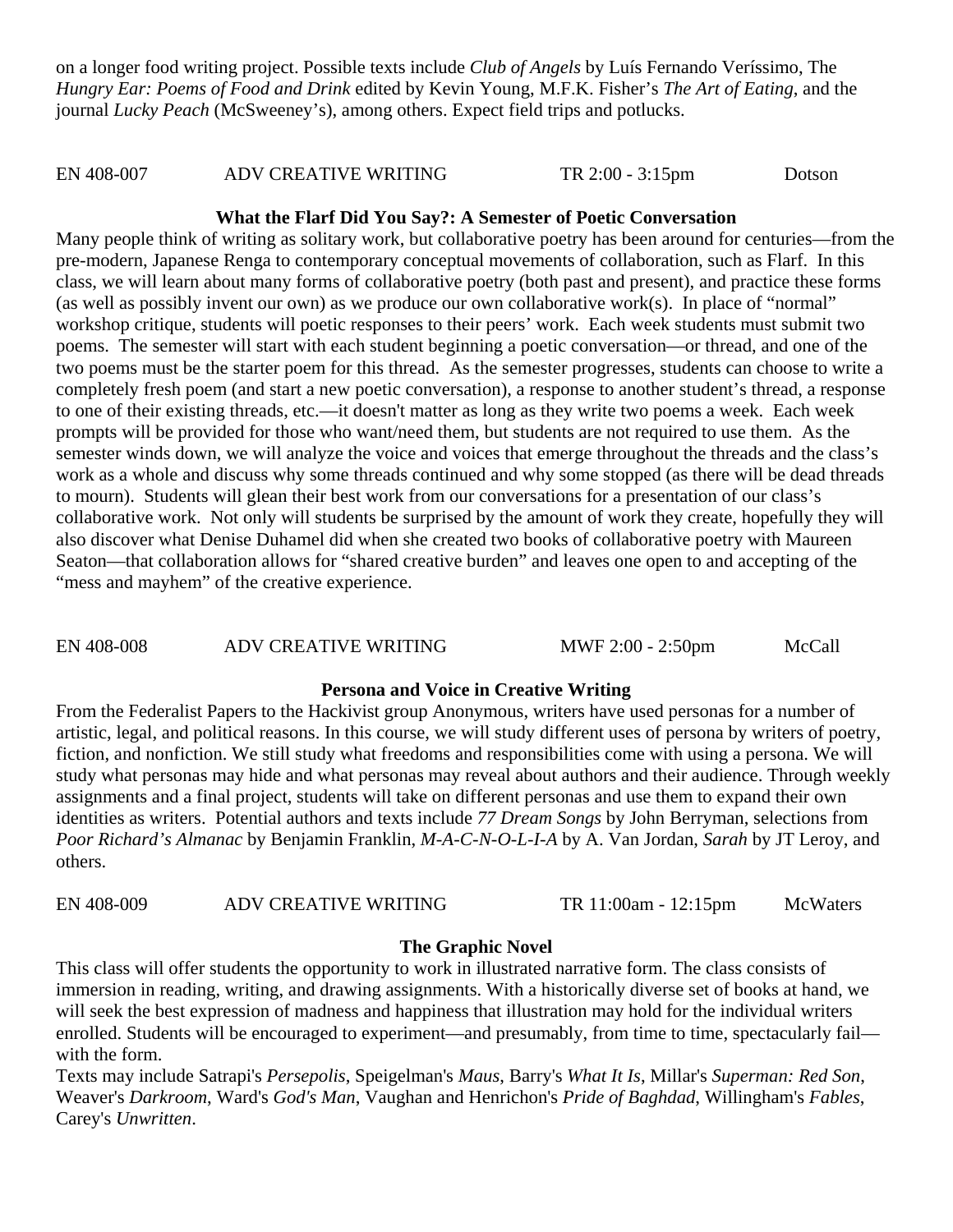#### **Origins**

This course will include poetry and short fiction that explores the origins/ancestry of the writer and of the broader past. The inspiration comes from the "bog poems" of Seamus Heaney, in which he observes the crimes preserved in the mummified bodies of peat bogs. The interest is to reflect on ways society has changed and, particularly, the ways it has not changed. Writers explore cultural history through concrete family relics, particularly in the southern and coastal regions, so many poets we cover are from those areas. In workshop, students will write works that explore these ideas. Special attention will be paid to concrete imagery. Reading list includes such authors as: Seamus Heaney, Louise Gluck, Julia Alvarez, Evan Boland, William Stafford, Charles Simic, and W.S. Merwin.

#### EN 408-011 ADV CREATIVE WRITING TR 8:00 - 9:15am Hollander

#### **Gothic Writing**

This special topics course exposes students to the rich history, tropes, and themes of gothic writing while prompting students to incorporate Gothicism into their own writing. We will examine the origins of gothic adventure tales in 18th Century Europe as well as literary authors who integrated gothic tropes into more complex literary mediums, including Edgar Allan Poe, Flannery O'Connor, Shirley Jackson, Sarah Waters, and Jennifer Egan. We will pay special attention to gothic traditions of horror and suspense, the struggle between reason and fear, the beauty of death, sorrow, and decay, the Byronic hero, and the belief that pleasure and sublimity is obtainable through human suffering and self-destruction.

#### EN 411-001 ADV STUDIES COMP OR MULTI-CULTURAL LIT MW 3:00 - 4:15pm Bilwakesh

#### **Islam in/and American Literature**

To explain his idea of a dead hypothesis to Harvard and Yale students in 1897, William James suggests that "If I ask you to believe in the Mahdi, the notion makes no electric connection with your nature." The very idea of Ahmadiyya Islam marked for James the limit beyond which belief could not possibly extend for his New England American audience, and yet, the twentieth century saw a flourishing of Ahmadi and other sects of Islam or religious traditions based upon some form of Islam.

The purpose of this course to examine Islam as a trope in American literature, to look at how writers have used, thought about, and considered Islam in their writings. Rather than evaluating theological authenticity, we look at the ways in which Islam has functioned for rhetorical and literary purposes. We will consider Michael Muhammad Knight's claim that "you can't talk about Islam in this country without bringing race into it," and we will read from a cross section of genres, including poetry, criticism, fiction, autobiography, and rap lyrics. Our authors vary in their national and ethnic backgrounds, and we will be reading work ranging from the eighteenth through the twenty-first centuries. Authors may include William James, Omar Ibn Said, Thomas Carlyle, Ralph Waldo Emerson, nineteenth-century comparisons of Islam and Mormonism, Malcolm X, Michael Muhammad Knight, Agha Shahid Ali, Moslem Sunrise newspapers of the 1920s and 30s, Sara Suleri, The RZA, James Baldwin, Cihan Kaan, Peter Lamborn Wilson, Karen Armstrong, Moustafa Bayoumi, Abbas Abidi, Waqas Khawja, Vijay Prashad, Richard Brent Turner.

#### EN 411-002 ADV STUDIES COMP OR MULTI-CULTURAL LIT TR 11:00am - 12:15pm Ulmer

#### **Classical Backgrounds**

A study of Classical texts which have notably influenced English literature: Homer's epics, Greek tragedy, and Virgil's *Aeneid*.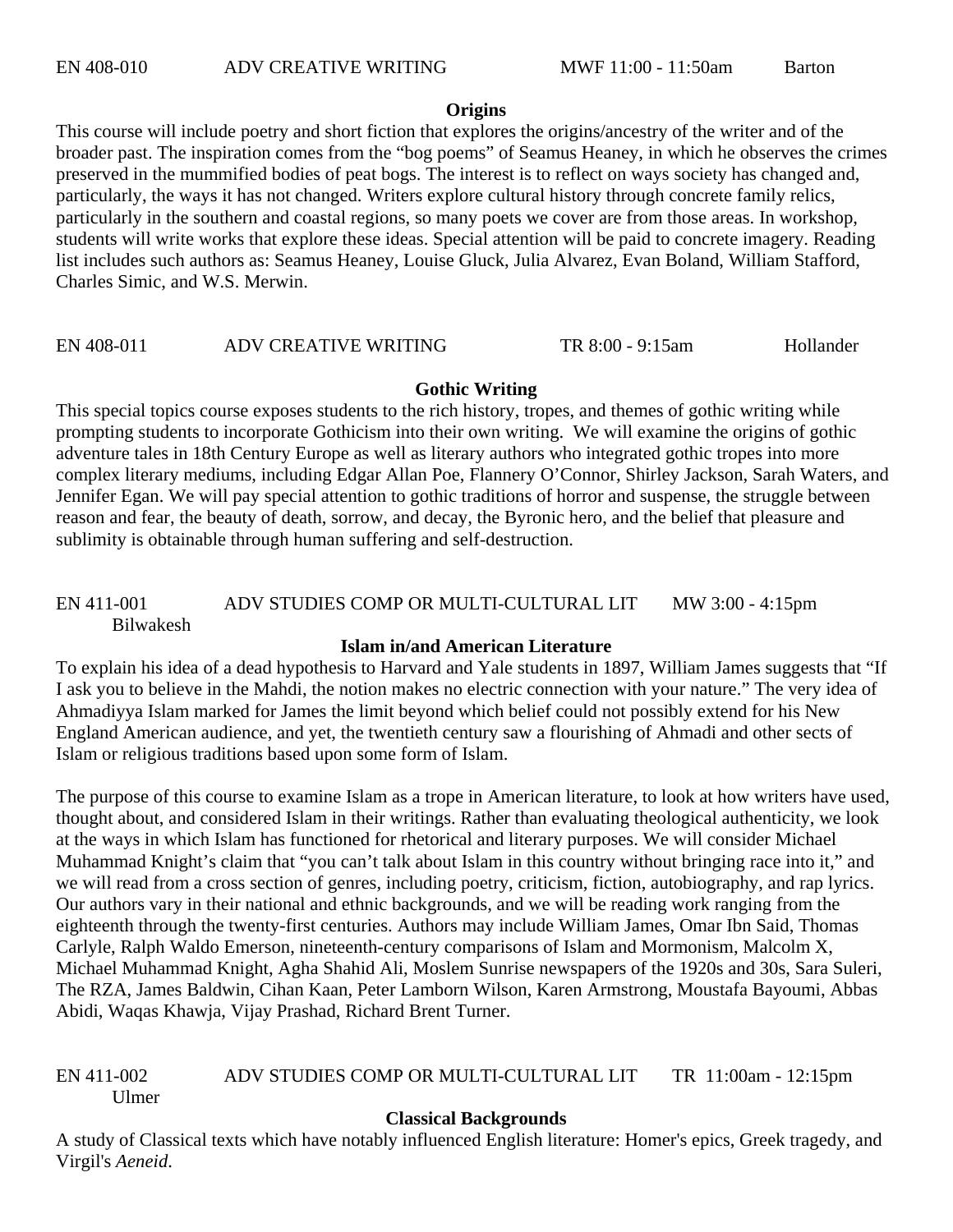#### **Major American Authors to 1900**

In this version of the course, we will study American literature from the early national and classic periods, or from approximately 1820 to 1865. Figures considered will include Bryant, Irving, Cooper, Sedgwick, Longfellow, Sigourney, Poe, Douglass, Emerson, Hawthorne, Melville, Stowe, Thoreau,Whitman, and Dickinson. Texts will include a variety of genres, both literary and popular. Tests will include a midterm and a final, each consisting of 20 major IDs. To improve expository prose skills, out-of-class assignments will include two short (3-5 pg) critical essays.

Texts: *Norton Anthology of American Literature*, 8th Edition, Volume B, 1820-65; PowerPoint supplements, posted for study and review.

#### EN 422-002 ADV STUDIES AMERICAN LIT MW 3:00 - 4:15PM Whiting

#### American Gothic

If monsters are a persistent feature of nearly all societies and historical periods, their features and shapes are profoundly variable. Contemporary American monstrosity finds its most compelling form in a figure that emerged in a variety of legal, scientific, literary, and popular discourses somewhere around the first third of the twentieth century: the sexual psychopath. In this course, we'll read a selection of 20th Century American works of fiction, as well as a selection of historical and theoretical texts, to see what this distinctively American monster can tell us about the culture in which he was produced. Among the issues we will take up are: What are the defining characteristics of the monsters these texts contain? In what ways are these creatures incompatible with the existing social order? In what ways do they function (or fail) to establish the boundaries of "the human?" How do they complicate abstract and universalizing notions of the human in terms of class, race, gender, and other social and political structures? The aim of the course will be both to see how the sexual psychopath operates as a cultural production and to take stock of the historical transformations in the concept of the psychopath, and perhaps monstrosity itself, within the last century.

EN 422-003 ADV STUDIES AMERICAN LIT TR 12:30 - 1:45pm Crank

#### **"Grit Lit"**

"Everything is Hotter Down South!"

Or so proclaims the slogan emblazoned in a campy, dime-store font across the poster for *Black Snake Moan*, Craig Brewer's 2006 caricatured romp through the icons of south-sploitation cinema. While Brewer's playful aesthetic is nothing new—southern iconography has a long and troubled history—the emphasis on reading the South as an outland of savage, primitive violence and uninhibited sexual taboo, persists even into the 21<sup>st</sup> century. This course negotiates the often-tenuous connections between class identities and southern "primitivism" through a number of texts (including filmic and cultural). We will look at authors as diverse as Erskine Caldwell, Flannery O'Connor, Jean Toomer, Richard Wright, Larry Brown, Randall Kenan, Dorothy Alison, and Jim Grimsley.

#### EN 423-001 HISTORY OF THE ENGLISH LANGUAGE TR 2:00 - 3:15pm Bailey

#### **History of the English Language**

An introduction to the external history of the English language along with the study of the accompanying internal changes in structure.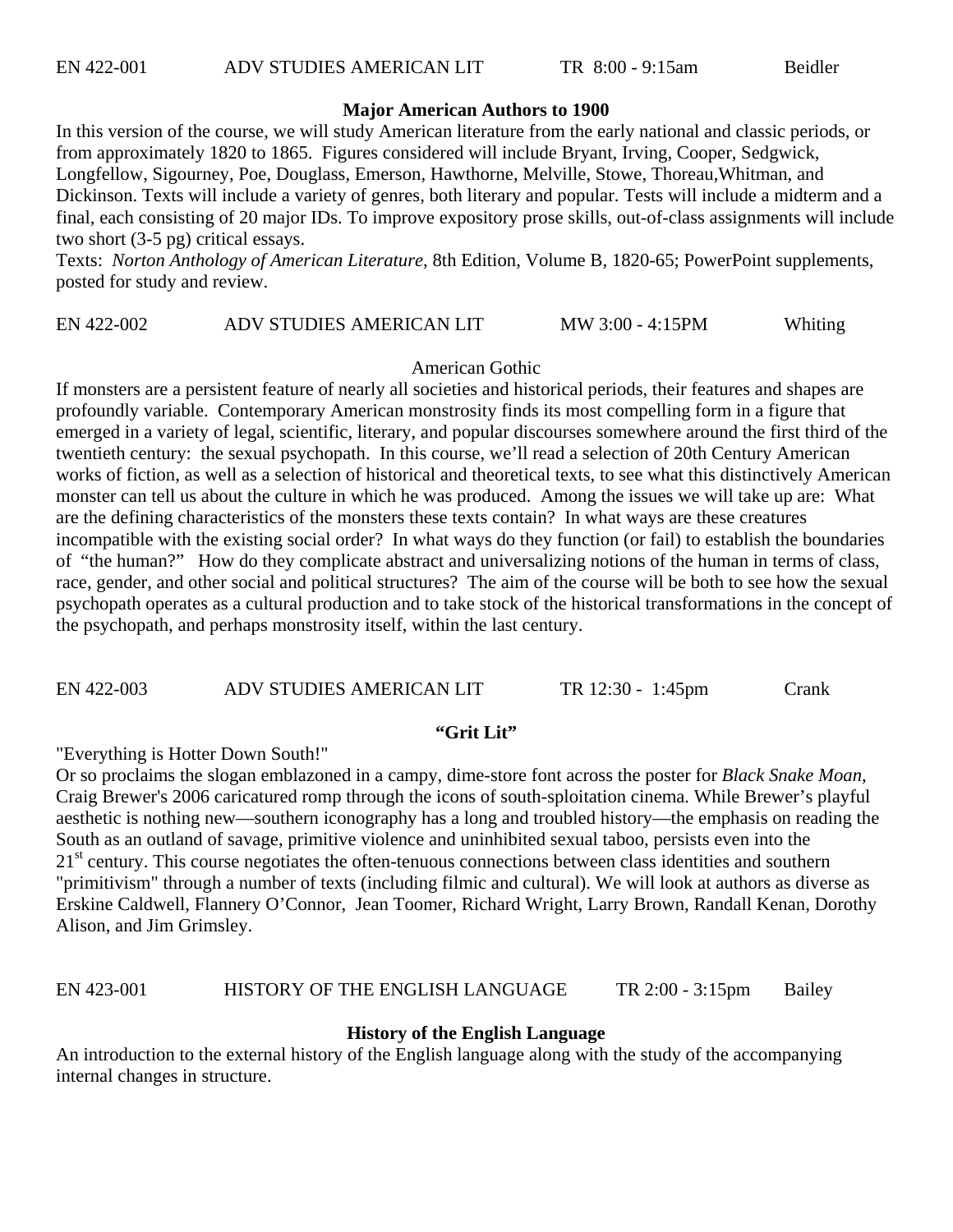EN 424-001 ENGLISH STRUCTURE AND USEAGE MW 3:00 - 4:15pm Liu

This advanced grammar course examines the structure and usage of the English language, including morphology (word formation/structure), syntax (the patterns of sentences), and discourse (the context in which utterances are patterned and made meaningful). We will review both traditional and contemporary approaches to English grammar, such as cognitive grammar, construction grammar, lexico-grammar, pattern grammar, and systemic functional grammar. Through reading, individual and group research projects, and discussion, students will attain a solid understanding of the English language's structure and usage.

EN 433-001 ADV STUDIES BRITISH LIT TR 8:00 - 9:15am Ulmer

#### **Keats in Context**

We will read most of John Keats's poems in the context of contemporaneous works--by Haydon, Hunt, Hazlitt, Wordsworth, Reynolds, and others--that helped shape those poems. The letters and a good deal of criticism on Keats will also be assigned.

| EN 433-002<br>ADV STUDIES BRITISH LIT<br>TR $3:30 - 4:45$ pm<br>Drouin |
|------------------------------------------------------------------------|
|------------------------------------------------------------------------|

#### **Gender and Sexuality in Renaissance Drama**

This course will introduce students to issues of gender and sexuality in Renaissance dramatic literature. In the first part of the course, students will explore the range of most common issues in Renaissance studies of gender and sexuality, including gender hierarchy, chastity, marriage, cuckoldry, incest, and rape. In the second part of the course, students will study representations of male homoeroticism, including a lesser-known Shakespearean play written collaboratively with John Fletcher (and adapted from Chaucer's *The Knight's Tale*). In the third part, we will turn to female homoeroticism and cross-dressing, drag and passing on the early modern stage and in a Restoration closet drama by a woman author. Throughout the term, students will also read short literary selections from other Renaissance writers as well as critical articles on early modern gender and sexuality. Students will analyze representations of gender and sexuality in these texts through the dual historical perspectives of early modern medical, legal, and religious discourses as well as contemporary gender and queer theory.

EN 444-001 ADV STUDIES LIT CRITICISM &THEORY TR 2:00 - 3:15pm White, P

#### **Postmodernism**

An encounter with postmodern narrative and theory, including literary work by Nabokov, Pynchon, Barth, DeLillo, Thompson, and Whitehead, and theoretical work by Barthes, Lyotard, Baudrillard, and Foucault. Some notions to be discussed: the death of the author; the status of postmodern (and posthuman) subjectivity; the problem of contingency; the carceral society; the transparency of evil; metafiction and gimmickry; life in the excluded middle.

EN 444/WS 430-001 ADV STUDIES LIT CRITICISM &THEORY TR 2:00 - 3:15pm Purvis

#### **From Take Back the Night to Slutwalk: Sexual Justice Across the Waves**

The dominant perception of U.S. feminism relies heavily on an association with the 60s and 70s Women's Liberation Movement and its so-called Sexual Revolution. In response, critics ask: What sort of sexual revolution is possible in the absence of sexual justice? Is "free love" simply about more sex? Whatever strides or limitations mark the efforts of Second Wave Feminism, the view that the sexual revolution has come and gone tends to simplify both the efforts of First Wave feminists committed to revolutionizing sex and the "sexpositive" politics and strategies of contemporary, or Third Wave, feminists. While efforts towards women's rights and sexual liberation are related, they are by no means identical; nor are they situated squarely in the mid-